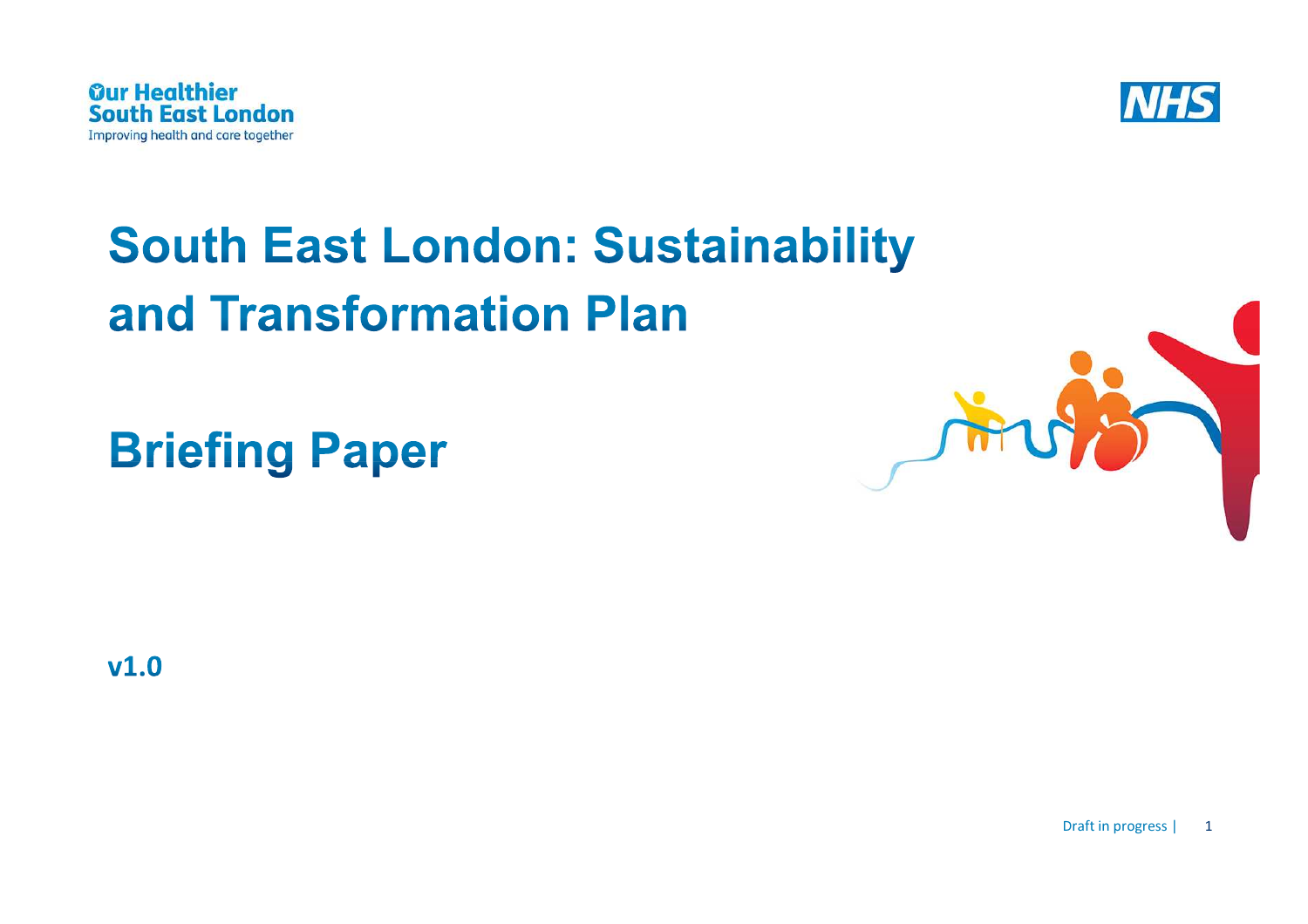

#### Introduction and context

- Health and care systems were asked to come together to create their own ambitious local blueprint for implementing the 5YFV, covering Oct 2016 to Mar 2021.
- The STP is the "umbrella" plan for south east London
- Although CCGs were developing a transformation strategy previously, the STP process has broadened this and has taken it much further by bringing organisations together to establish a place-based leadership and decision-making structure
- To date, we have established:
	- A single responsible officer supported by a quartet leadership and a strategic planning board to provide direction and oversight
	- Collaborative oversight and decision-making bodies at various levels
	- A single reporting structure bringing transparency across the system
	- A 'single version of the truth' setting out our challenges, including our financial challenge
- This document provides an overview of our STP

## Our commitments

Over the next five years we will:

- Support people to be in control of their health and have a greater say in their own care
- Help people to live independently and know what to dowhen things go wrong
- Help communities to support each other
- Make sure primary care services are consistently excellent and have an increased focus on prevention
- Reduce variation in outcomes and address inequalities byraising the standards in our health services
- Develop joined up care so that people receive the support they need when they need it
- Deliver services that meet the same high quality standards whenever and wherever care is provided
- Spend our money wisely, to deliver better outcomes andavoid waste

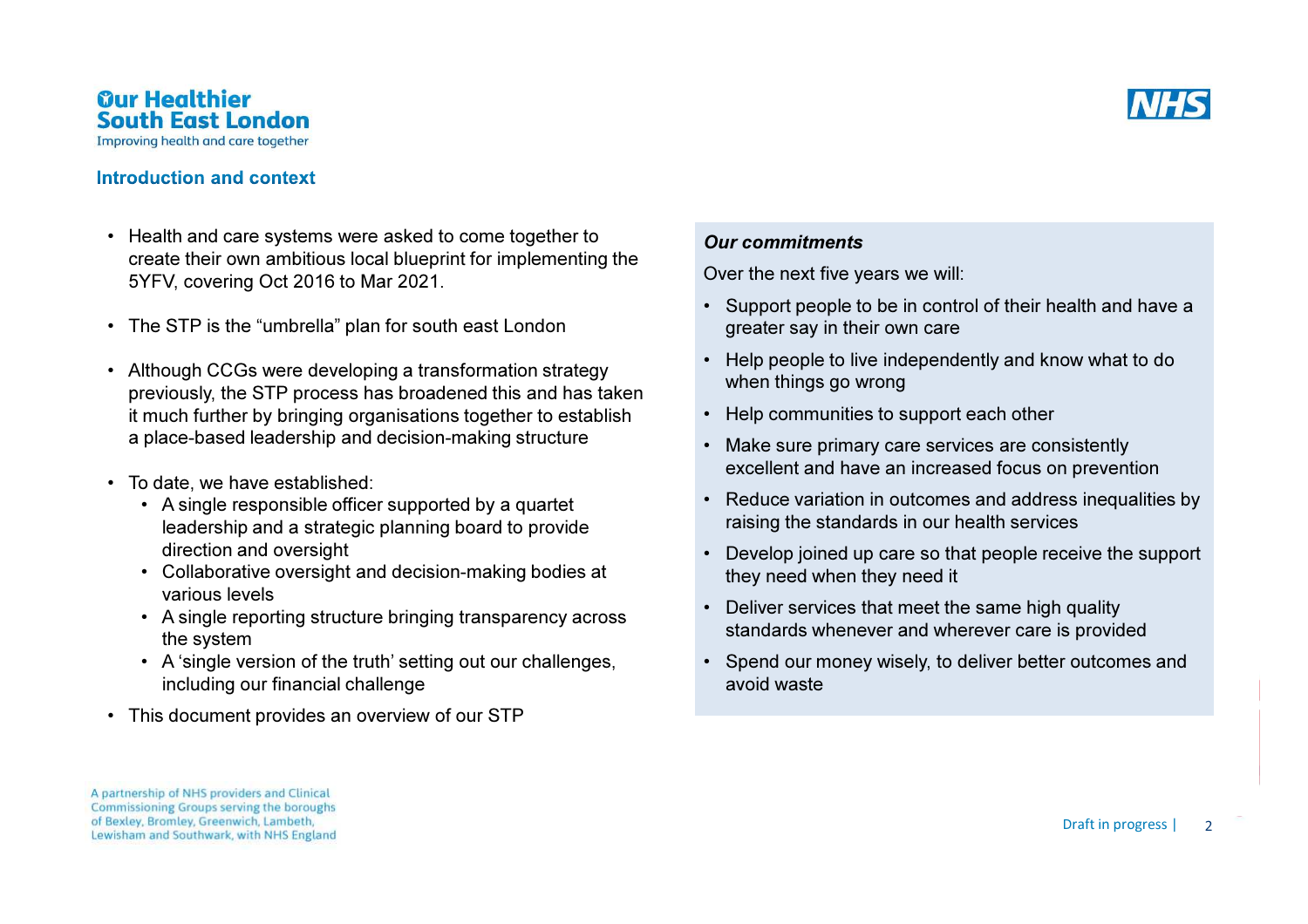

## **STP Governance**

## STP SRO and Leadership

- SRO: Amanda Pritchard, GSTT
- CCG: Andrew Bland, Southwark CCG
- Council: Barry Quirk, London Borough Lambeth
- Clinical Lead: Andrew Parsons, Bromley CCG

Collective STP Leadership and GovernanceCCG Governing Bodies [x6]Stakeholder Ref. Patient and Public **Group A** senior joint group for strategic decision making, led by the Senior **Figger Second** Group Advisory GroupStrategic Planning GroupLeadership team. Chair: Amanda Pritchard Members: CCG Chairs/COs (x12) Trust CEX, Local Authority rep (x1), NHSE Specialised Commissioning In attendance: PPAG ChairTrust boardsPartnership GroupLocal Authority **Cabinets** Committee in CommonCCG Clinical Strategy CommitteeOrganisational Governance and Decision MakingProvider MeetingDirectors of **Strategy** rogramme Decision Making rogramme Governance STP Executive GroupChair(s): Quartet & NHSE (South London) Delivery DirectorMembers: CCG and provider SROs, programme director, NHSE commissioning leads, local authority representation.Clinical Executive GroupGuides design work to ensure the STP is clinically Driven Chair(s): 1 CCG Chair + 1 secondary care lead Members: CCG Chairs, Provider MDs, NHSE (South London) Medical Director, Public Health Lead**Productivity** Chair(s): SRO productivity (Trust FD)Members: Trust implementation leads Finance &Technical GroupDrives financial affordability and transformationChair(s): CCG DOF and Trust FDMembers: CCG DOFs, Trust FDsProgramme Programme<br>PMO **Estates Workforce IM&T** System redesignn **Enablers** Productivity **Container to the Enablers** CBC $\begin{array}{|l|c|c|c|c|}\hline \text{CYP} & \text{Maternity} & \text{Back Office} & \text{Procurrent} & \text{Estates} & \text{Commissioning and payment} \hline \end{array}$ Advisory and engagementBack OfficeProcurement **TCP**  U&EC**Cancer** Planned Clinical Support CIPs**Workforce** Key:**Mental**  HealthMental health is also a cross cutting theme through the work of all other CLGs.

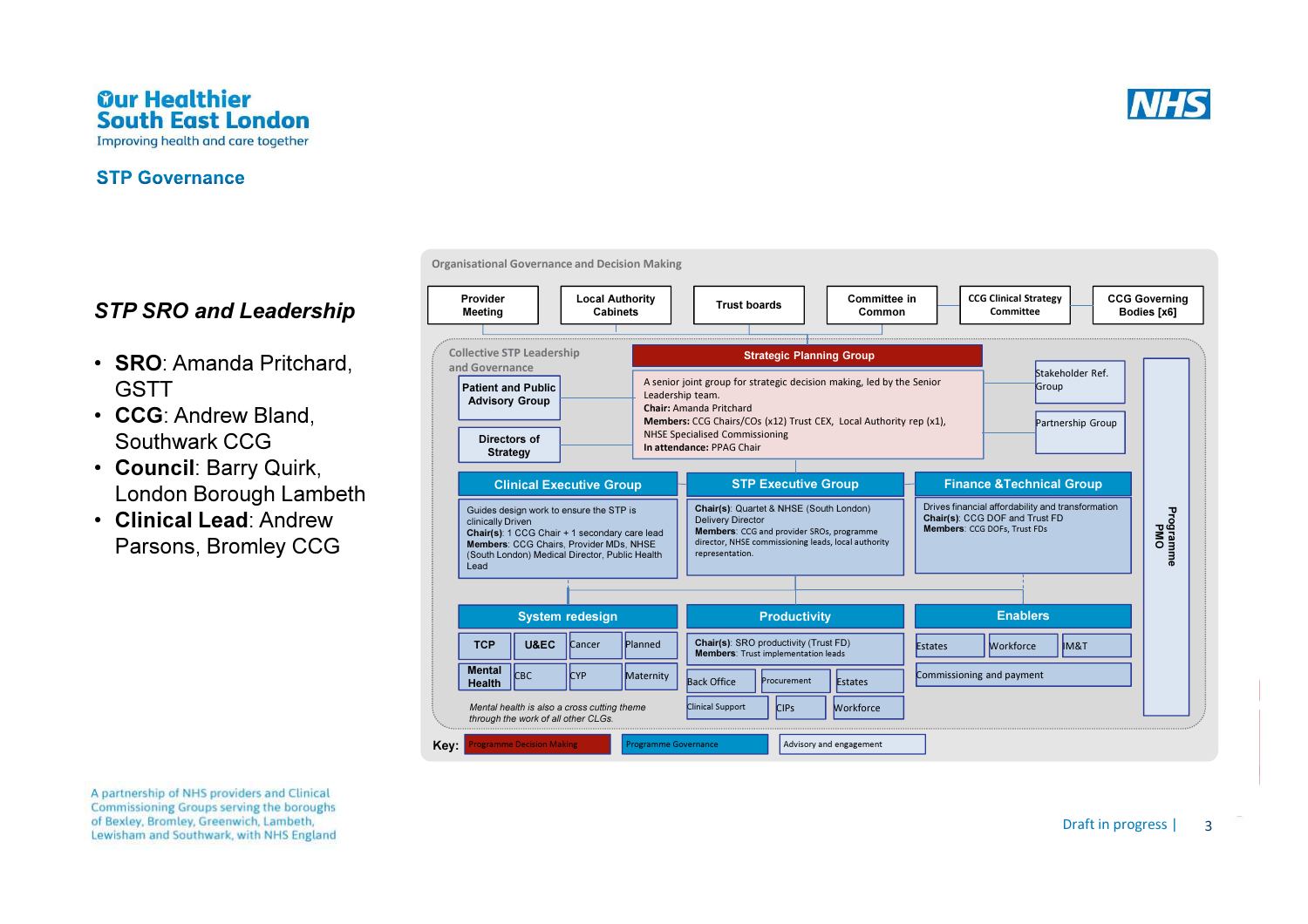



## **STP: Sign off process for June submission**

The STP will be submitted on 30 June in advance of national discussions in July. NHSE have said that there is no need for formalboard or governing body approval at this time.

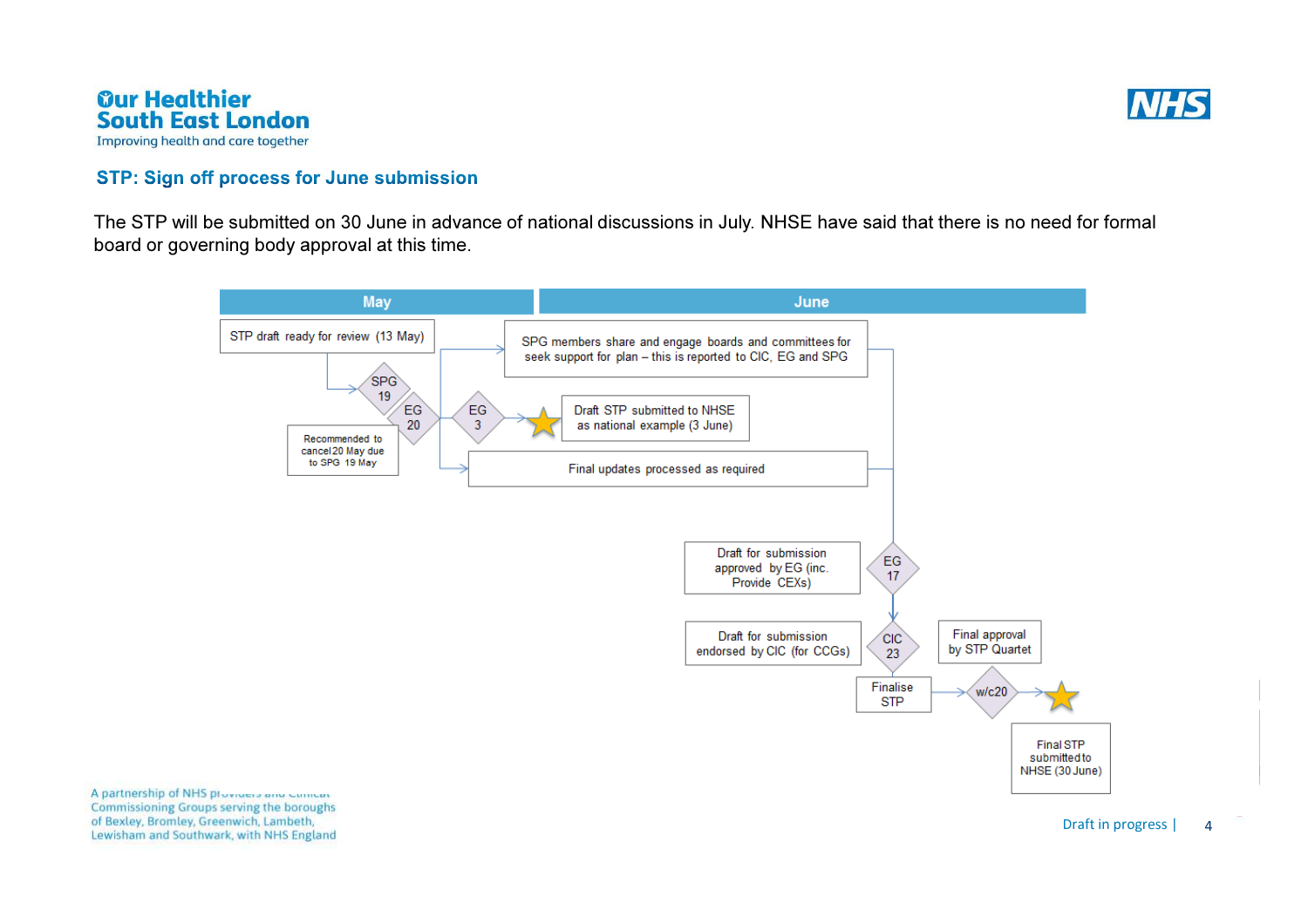

## **STP: Plan on a page**

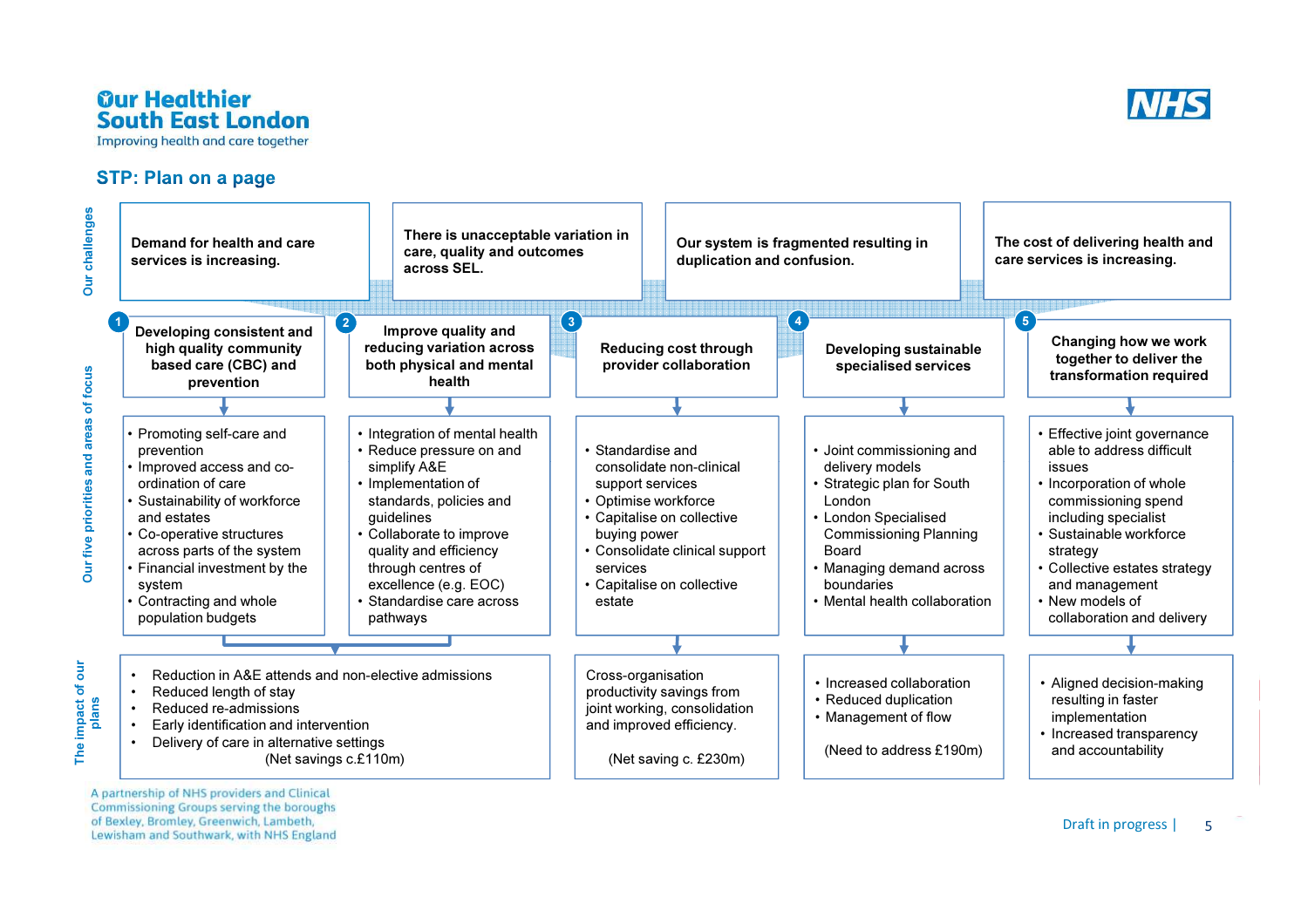## **Our Healthier<br>South East London**

Improving health and care together

## **STP: Summary of our priorities**

| (1<br><b>Developing consistent and</b><br>high quality community based<br>care (CBC) and prevention     | Investment in CBC is essential to transform our system and move towards lower cost, higher value care delivery. Over the next five<br>years we will continue to support the development of LCNs to establish coherent, multi-disciplinary networks that work at scale to improve<br>access as well as manage the health of their populations. This will include fully operational federations and networks; adopting population<br>based budgets and risk-based contracts; and fully integrating IM&T across organisations and pathways. Fully operational LCNs will deliver<br>our new model of care - adopting population based budgets and risk based contracts, supported by sustainable at scale delivery of primary<br>care and enabled by fit for purpose estate and integrated IM&T across their organisations and the pathways the deliver |
|---------------------------------------------------------------------------------------------------------|-----------------------------------------------------------------------------------------------------------------------------------------------------------------------------------------------------------------------------------------------------------------------------------------------------------------------------------------------------------------------------------------------------------------------------------------------------------------------------------------------------------------------------------------------------------------------------------------------------------------------------------------------------------------------------------------------------------------------------------------------------------------------------------------------------------------------------------------------------|
| $\boldsymbol{Q}$<br>Improve quality and reducing<br>variation across both physical<br>and mental health | We have identified a range of initiatives across our system to improve consistency and standards by working collaboratively. Our<br>main areas of focus are:<br>reducing pressure on A&E by providing high-quality alternatives (through CBC), simplifying access and developing a truly integrated<br>offer:<br>collaborating to improve value within planned care pathways, including the development of centres of excellence. We are starting with<br>orthopaedics before expanding to other specialties;<br>integrating mental health across health and care services adopting the mind/body approach                                                                                                                                                                                                                                          |
| ❸<br><b>Reducing cost through</b><br>provider collaboration                                             | Our acute and mental health providers have identified opportunities for reducing the costs of delivering care in 5 priority areas;<br>clinical and non-clinical support services, workforce, procurement and estates. Our immediate step is developing businesses cases for each<br>opportunity and delivering quick wins payroll, workforce and non-clinical sourcing. Over the next 5 years we will continue to look for<br>opportunities in other areas.                                                                                                                                                                                                                                                                                                                                                                                         |
| Ø<br><b>Developing sustainable</b><br>specialised services                                              | We wish to develop world class and sustainable specialised services that meets the needs of patients both locally and across<br>England. Specialised services are a significant part of SEL health economy and provide services at a local, regional and national level - a<br>third of patients come from outside of SEL. The size of this service has an impact on the sustainability of our system both in terms of<br>financial sustainability and the quality of other services. Specialised services offer great potential for pathway reconfiguration and service<br>consolidation to support quality improvement and better value for money. We are supporting NHSE to establish a London-wide board.                                                                                                                                       |
| 6<br><b>Changing how we work</b><br>together to deliver the<br>transformation required                  | To deliver this plan we must establish the right governance, secure appropriate resources and address system incentives. This<br>transformation will mean having to think differently and more radically. Crucially our structures must allow us to make difficult decisions and<br>investment in transformation for the benefit of the system rather than our own organisations. Our immediate priority is developing the<br>appropriate infrastructure to deliver our plan, agreeing roles and functions across the system. We are learning from our acute care<br>collaboration vanguard between Guy's and St Thomas' and Dartford and Gravesham.                                                                                                                                                                                                |
| A partnership of NHS providers and Clinical<br>Commissioning Groups serving the boroughs                |                                                                                                                                                                                                                                                                                                                                                                                                                                                                                                                                                                                                                                                                                                                                                                                                                                                     |

of Bexley, Bromley, Greenwich, Lambeth,<br>Lewisham and Southwark, with NHS England

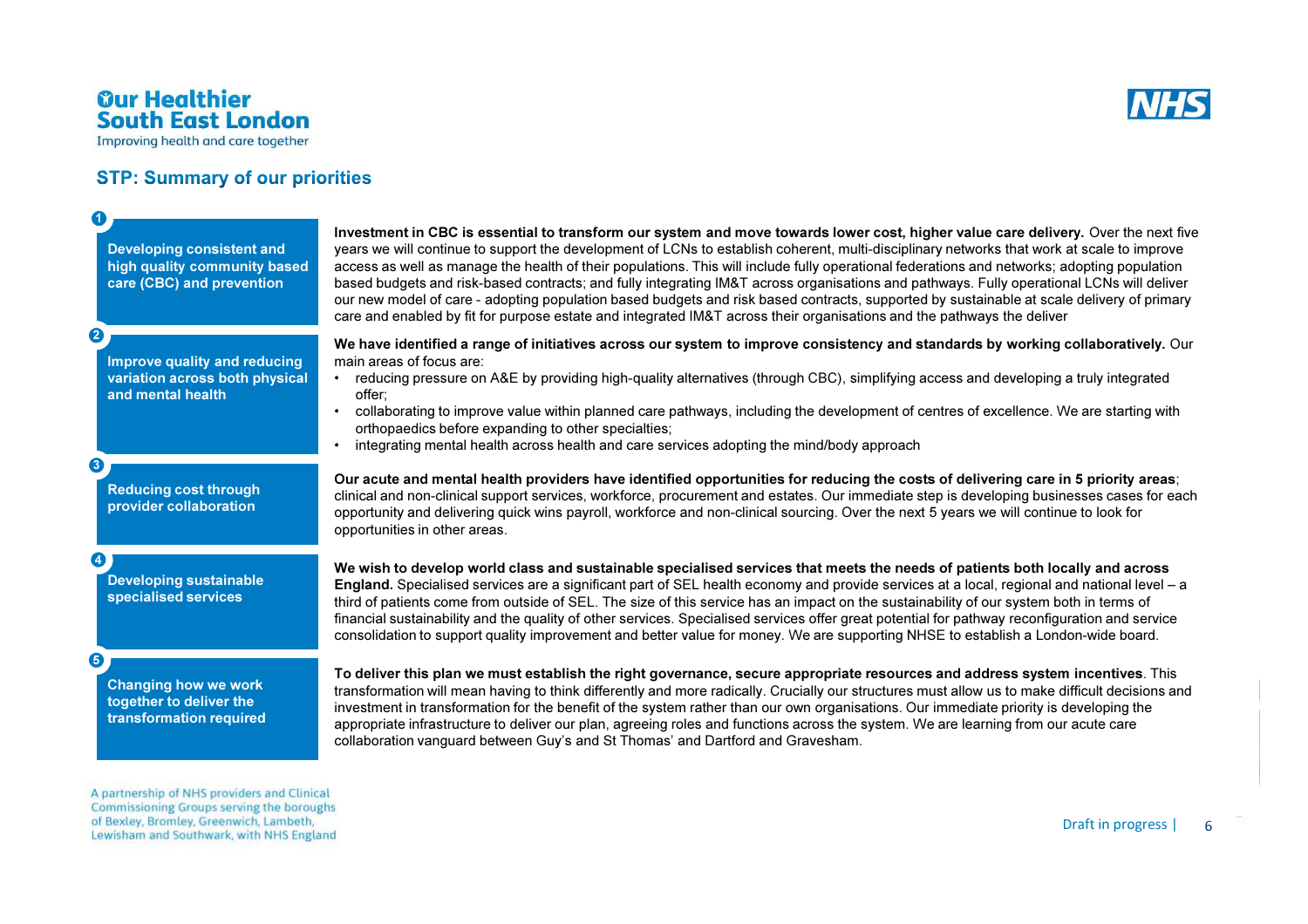•

•

•

•



## 1. Investment in CBC is essential to transform our system and move towards lower cost, higher value care delivery

Primary and community care (defined in its broadest sense) will be provided at scale by Local Care Networks and drawing on others from across the health, social care and voluntary sector to provide:

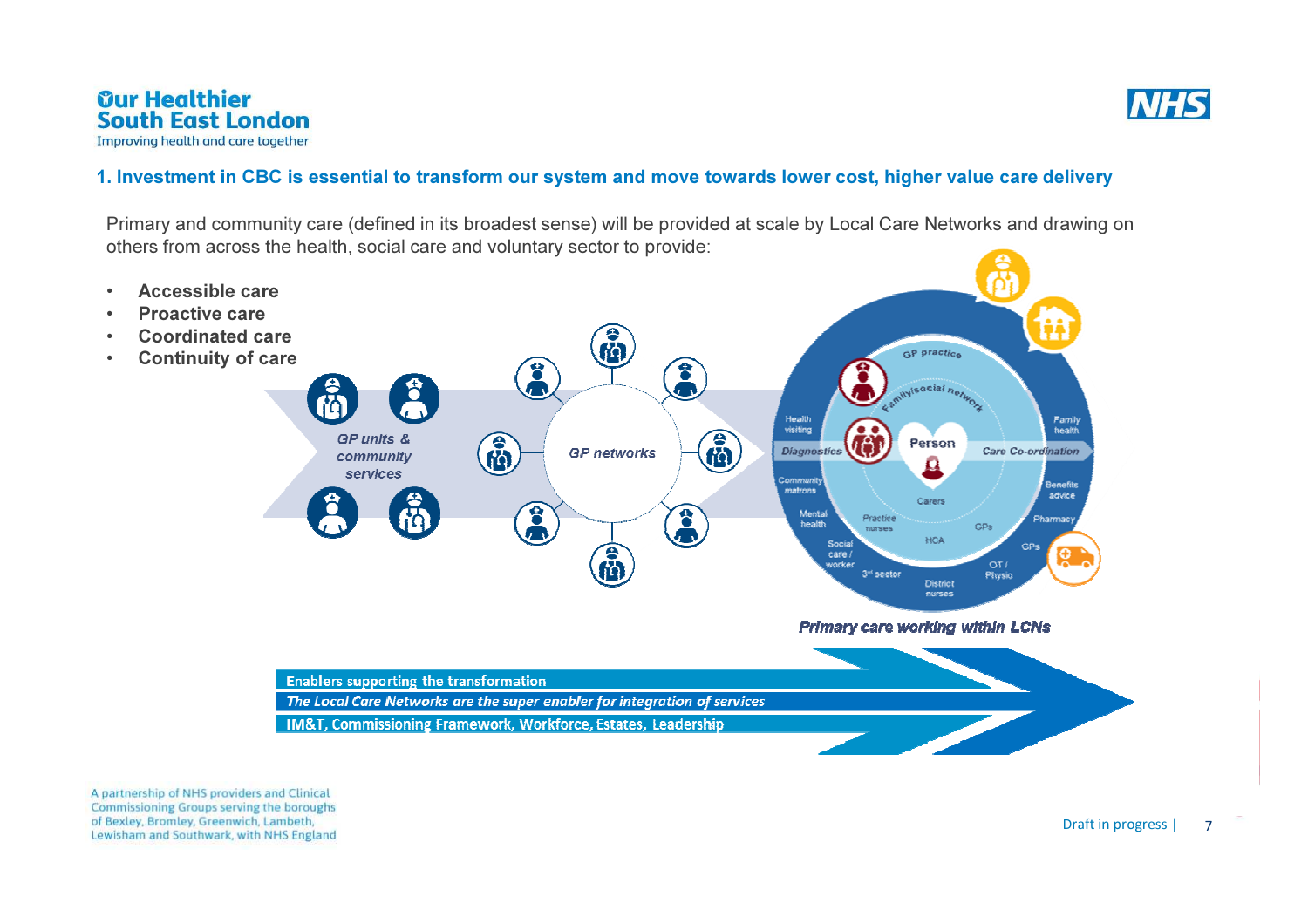

## 2. We have identified a range of initiatives across our system to improve consistency and standards by working collaboratively

|          | <b>Clinical Leadership Group</b> | High level summary of the model of care                                                                                                                                                                           | <b>Estimated</b><br>savings |
|----------|----------------------------------|-------------------------------------------------------------------------------------------------------------------------------------------------------------------------------------------------------------------|-----------------------------|
|          | Community based care             | Delivery of local care networks<br>$\bullet$                                                                                                                                                                      | £48m                        |
|          | Urgent and emergency care        | Improving access in Primary Care, in hours and out of hours, to<br>$\bullet$<br>unscheduled care.<br>Specialist advice and referral.<br>An enhanced single "front door" to the Emergency Department.<br>$\bullet$ | £71m                        |
|          | Planned care                     | Standardisation of planned care pathways.<br>$\bullet$<br>Enhanced diagnostics.<br>Elective care centres.                                                                                                         | £41m                        |
|          | Children and young people's care | Children's integrated community teams.<br>$\bullet$<br>Short stay paediatric assessment units.<br>$\bullet$                                                                                                       | £13m                        |
| <b>B</b> | Maternity                        | Early assessment by the most appropriate midwife team.<br>$\bullet$<br>Access to assessment clinics.<br>Culture of birthing units.<br>$\bullet$                                                                   | £6m                         |
|          | Cancer                           | Primary prevention including early detection.<br>$\bullet$<br>Provider collaboration in treatment of cancer.<br>$\bullet$<br>Enhanced end of life care.<br>$\bullet$                                              | £10m                        |
|          |                                  | Net savings after 40% reinvestment £113m                                                                                                                                                                          | <b>Gross Total</b><br>£189m |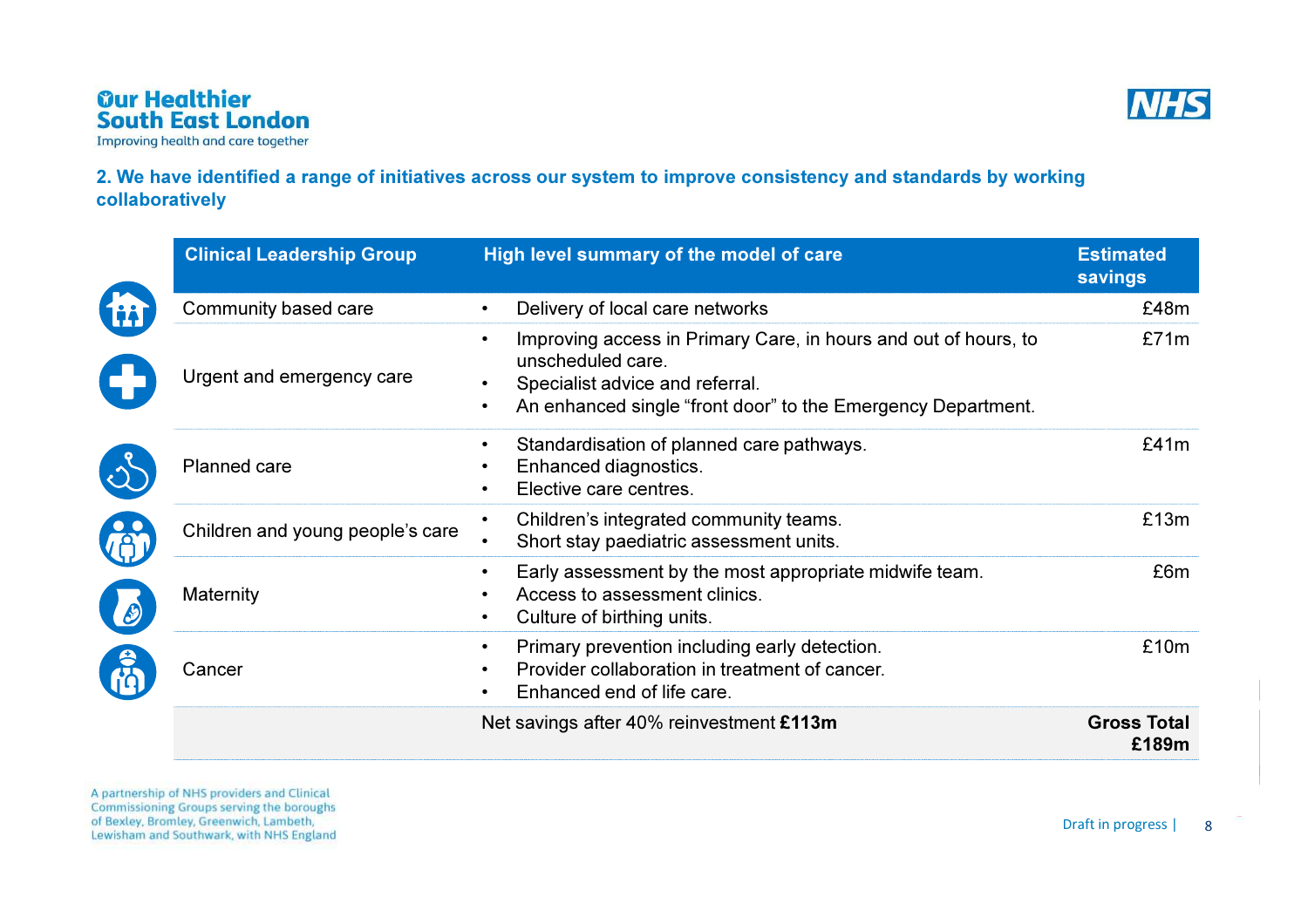

## Integrating mental health is a key area of focus across our priorities

| <b>Community based care</b>                                                                     | • Integrated mental and physical health in CBC by aligning services, developing multi-professional working, supporting people<br>with housing and meaningful occupation including employment and increase training of teams within LCNs<br>Building mental health into our approach for capitated budgets and risk sharing<br>Incorporating mental health into our population health management approach<br>Increase early access in primary care<br>Tackling wider determinants of health in children and their families<br>Improved services for people with dementia |
|-------------------------------------------------------------------------------------------------|-------------------------------------------------------------------------------------------------------------------------------------------------------------------------------------------------------------------------------------------------------------------------------------------------------------------------------------------------------------------------------------------------------------------------------------------------------------------------------------------------------------------------------------------------------------------------|
| <b>Improving quality and</b><br>reducing variation across<br>both physical and mental<br>health | Embed an integrated mind/body approach to support both the physical and mental health of patients and service users<br>Deliver quality improvement methodologies across the provider landscape<br>Improving timely access to specialist mental health support in the community<br>Increase diagnosis rates for people with mental health conditions<br>Develop access to crisis care for children and adults<br>Explore how we can achieve the four hour target for mental health<br>Ensure sufficient and appropriate capacity is available to meet future demand      |
| <b>Improving productivity</b><br>through provider<br>collaboration                              | In addition to our collaborative productivity work we are:<br>Establishing a pan-London procurement approach and legal support across south London<br>A joint approach across providers in south London to managing the budget for forensic provision and potentially specialist<br>mental health services for children<br>Collaborative approaches to estates planning to support new models of care and more integrated working                                                                                                                                       |
| <b>Optimising specialised</b><br><b>services</b>                                                | Establish a joint approach to taking on the specialised commissioning budget<br>Collaborative work will be further developed between the three south London mental health trusts to develop a joint approach to<br>taking on the specialised commissioning budget for forensic support                                                                                                                                                                                                                                                                                  |
| <b>Standardised care across</b><br>pathways                                                     | Ensure a standardised approach to Making Every Contact Count<br>Encourage open and positive discussion about mental health and wellbeing across settings.<br>Promote excellence in relation to mental health across all services and conditions<br>Increase early identification and early intervention for mental health needs                                                                                                                                                                                                                                         |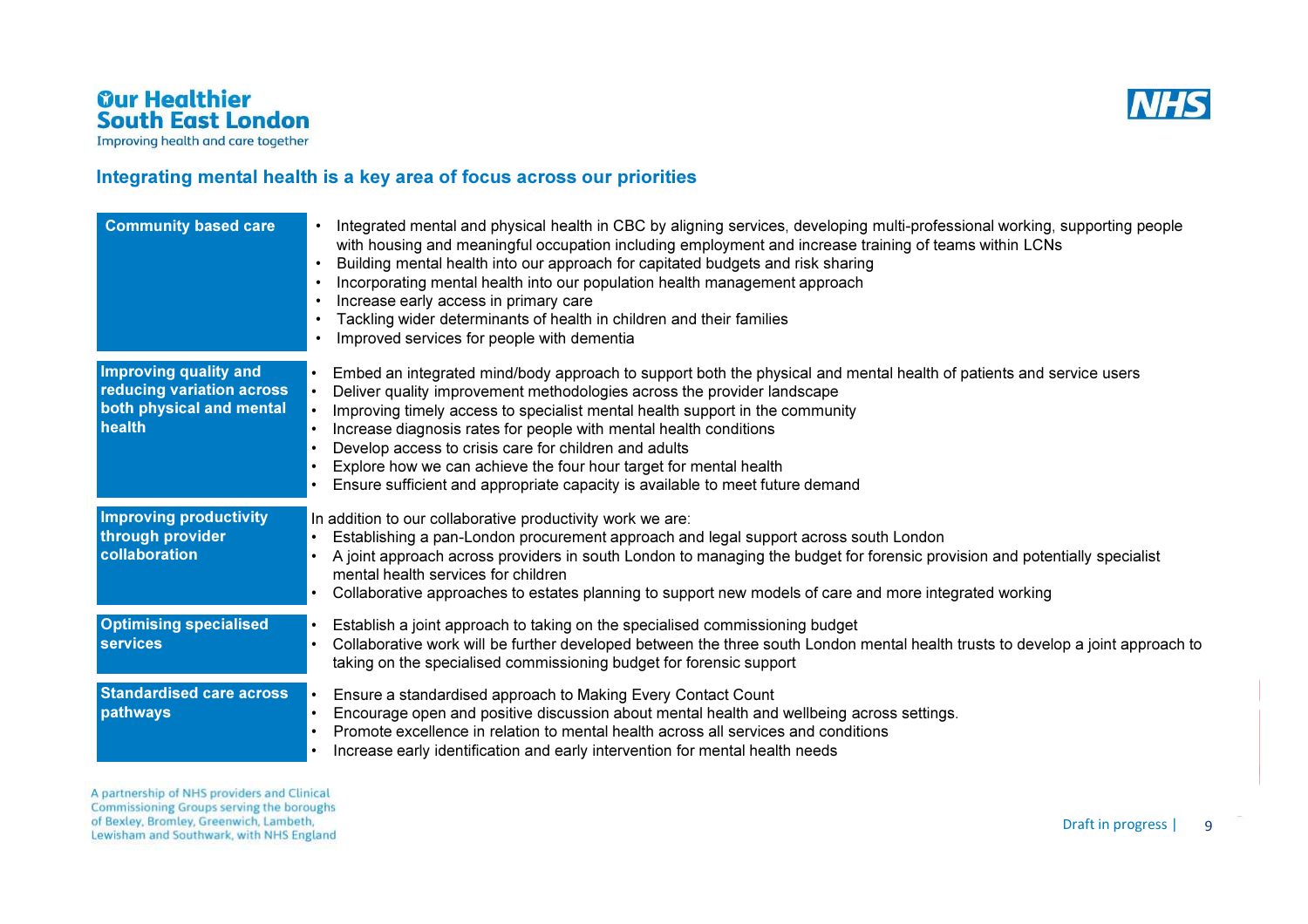



3. Our acute and mental health providers have identified opportunities for reducing the costs of delivering care in 5 priority areas

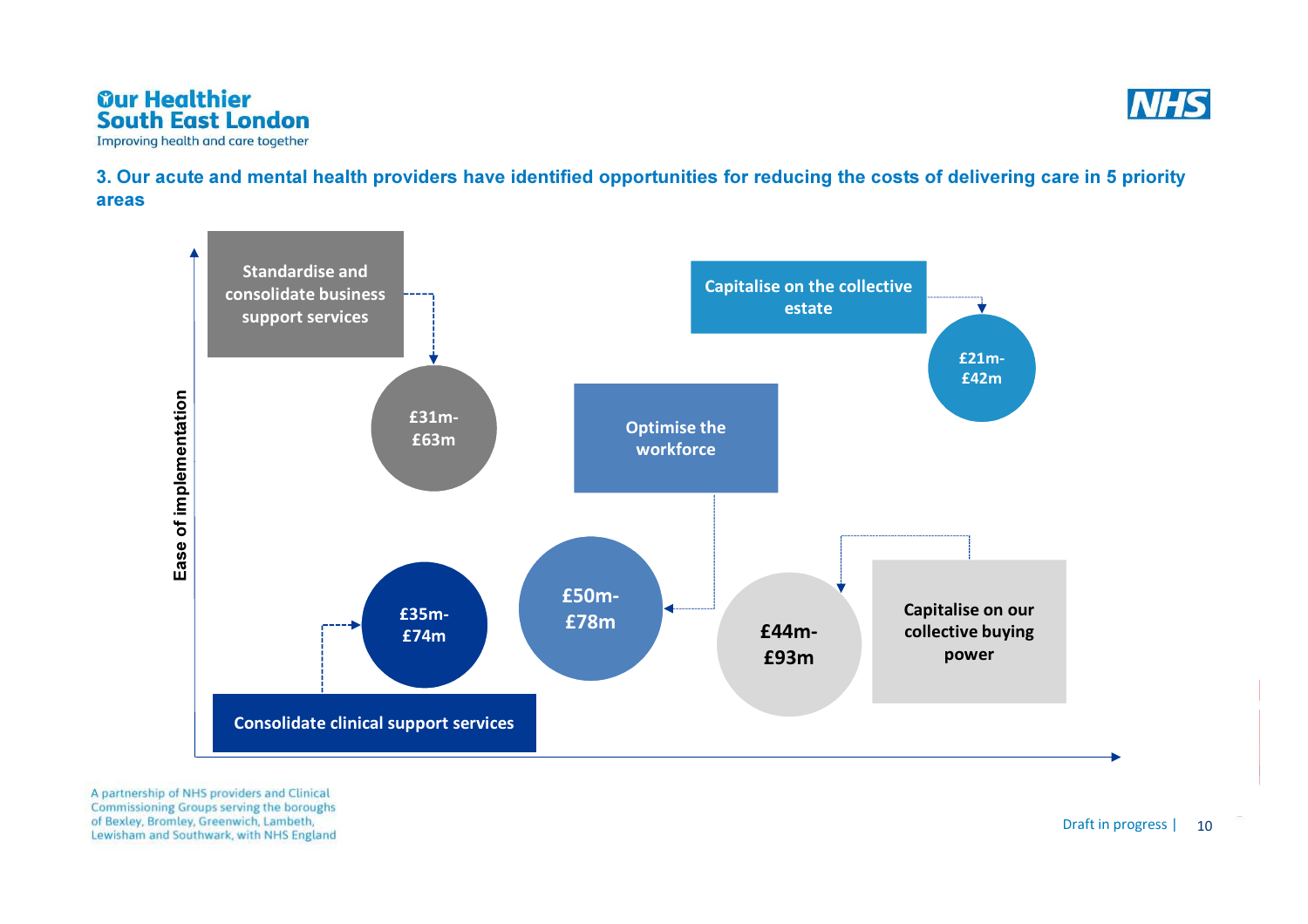

## 4. We wish to develop world class and sustainable specialised services that meets the needs of patients both locally and across England

We have been working collaboratively with NHSE to develop the specialised content for the STP. We now have a greater understanding of the challenge, the future programme of work and the need to work with colleagues in South London to ensure sustainable and highquality services.

| Involvement to date in<br>developing the STP       | An indicative high-level estimate (in a 'do-nothing' scenario) on the projected specialised<br>$\bullet$<br>commissioning funding gap for the April STP submissions (based on a top-down approach). Updated<br>modelling outputs will be ready for inclusion in the June<br>A portfolio of transformation projects, as part of the Healthy London Partnership, is being developed<br>to improve quality, consistency and efficiencies in specialised services. Initial London projects are<br>focusing on: neuro-rehabilitation; CAMHS Tier 4; HIV services and paediatric and neonatal transport |
|----------------------------------------------------|---------------------------------------------------------------------------------------------------------------------------------------------------------------------------------------------------------------------------------------------------------------------------------------------------------------------------------------------------------------------------------------------------------------------------------------------------------------------------------------------------------------------------------------------------------------------------------------------------|
| Development of a<br>London-wide<br>programme board | Given the scale and challenge of specialised commissioning there needs to be a specific London-<br>wide focus on specialised services<br>A new regional Specialised Commissioning Planning Board is being set up to include all five STP<br>'system leaders', representatives of specialised providers and national and neighbouring regional<br>specialised commissioners to set strategic direction and priorities                                                                                                                                                                              |
| <b>Sustainable services</b><br>across South London | There are potential opportunities for reviewing current service provision across South London and<br>discussions have started between NHSE, and SEL & SWL STP leads                                                                                                                                                                                                                                                                                                                                                                                                                               |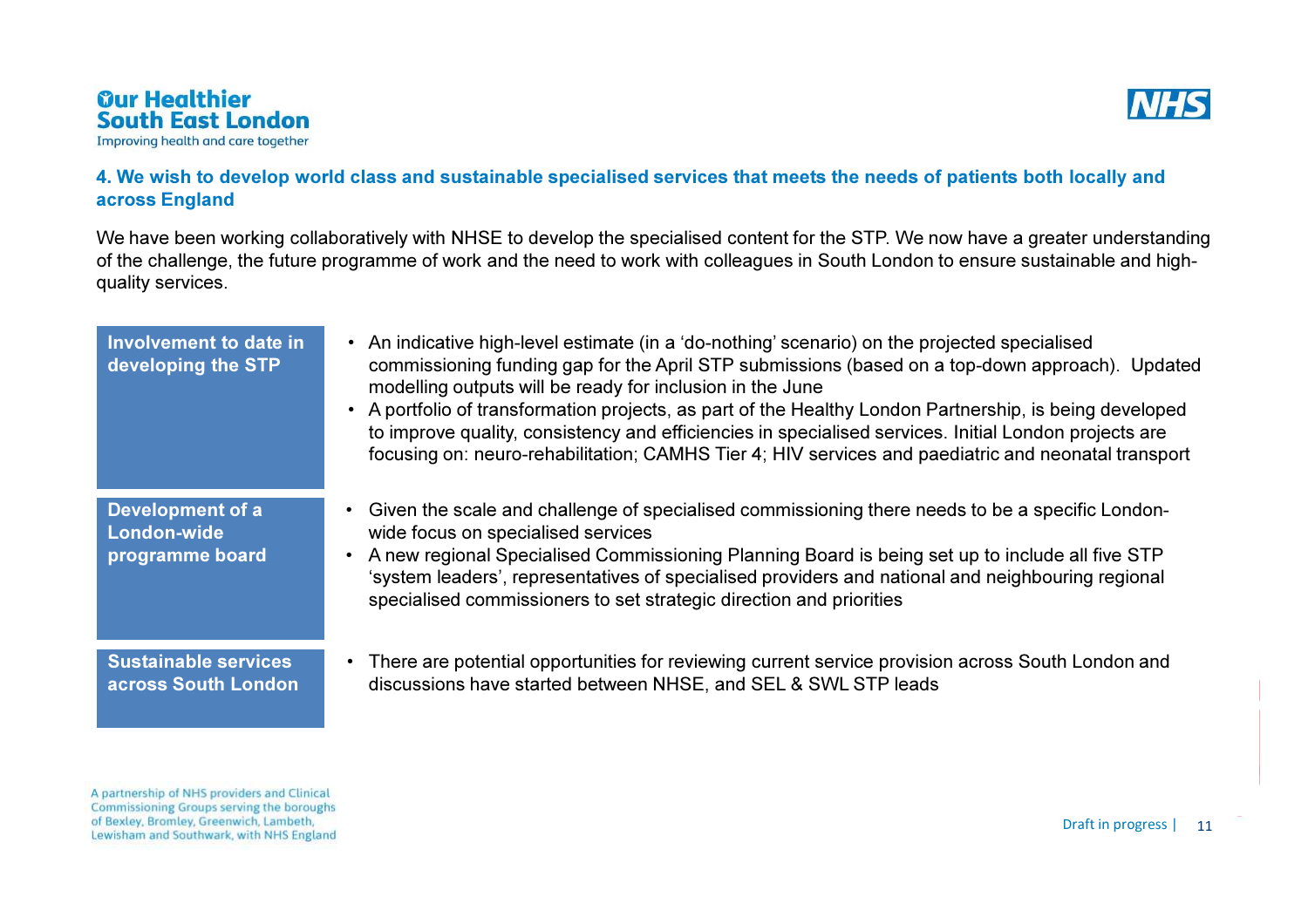

## 5. To deliver this plan we must establish the right governance, secure appropriate resources and address system incentives

- • Balancing system benefit and impact on individual organisations to make decisions that are in the best interest of patients and sustainability of the system
- •Aligning transformation funding to the objectives of the STP by building processes to ensure that investment across the system supports our collective vision
- Investing in shared planning and delivery to ensure that a collaborative approach runs throughout the programme with the appropriate resources
- Align system incentives that drive population health and value and shared risk.
- $\bm{\cdot}\;$  Have an ongoing dialogue with our stakeholders through existing and new communication channels
- $\,$  A system-wide delivery plan and agreed measures to monitor the implementation of the STP  $\,$
- $\bm{\cdot}\;$  Working collaboratively across London with existing partners including <code>HLP</code>
- Adopting new models of collaboration and delivery by collaborating and learning lessons from local and national vanguards